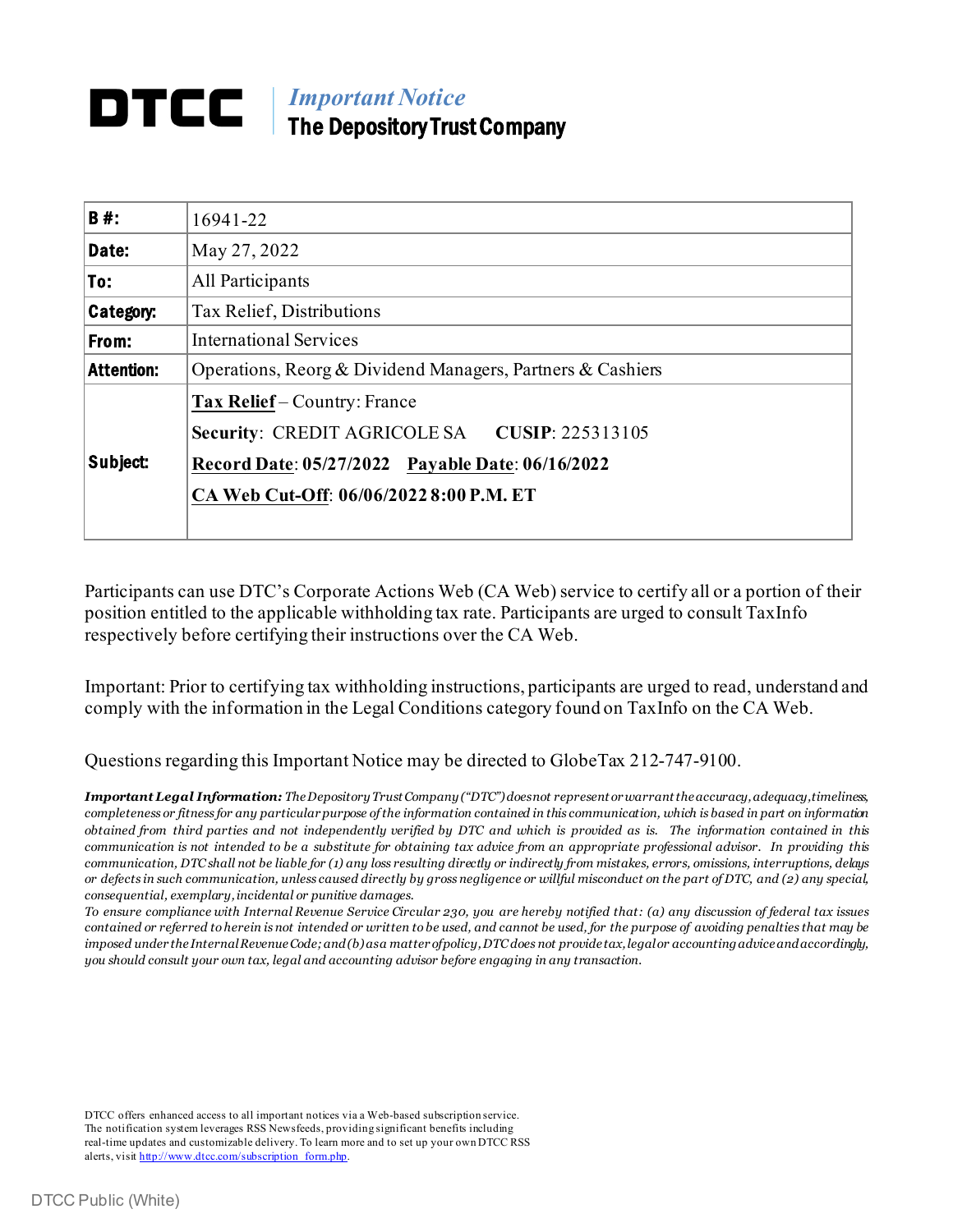



**CREDIT AGRICOLE SA** has announced a cash dividend and **BNY Mellon** acts as one of the Depositaries for the Depositary Receipt ("DR") program.

Participants may use DTC's Corporate Actions Web ("CA Web") instructions tab to certify all or a portion of their position entitled to each applicable withholding tax rate. Use of this instruction method will permit entitlement amounts to be paid through DTC. By making submissions of such certifications the submitter warrants that it has the required authority to make them, that the party for which the submission is made is eligible therefor, and will indemnify, as applicable, Globe Tax Services, Inc., the applicable depositary, the applicable custodian, and other acting, directly or indirectly, in reliance thereon, including for any inaccuracy therein. By electing, Participants agree to the **Agreements, Fees, Representations and Indemnification from Participants and Beneficial Owners** below.

As outlined in the Eligibility Matrix below, all qualifying holders will have the opportunity to receive their full treaty benefits on DR pay date. Holders not certified at the favorable or exempt withholding tax rates through CA Web will receive the dividend net of the full French statutory withholding tax rate of **25.0%** with the possibility to reclaim through the standard long form process.

## **PLEASE NOTE:**

- **ALL 6166s SUBMITTED MUST BE DATED PRIOR TO THE ORD PAY DATE**
- **U.S. MUTUAL FUNDS THAT WISH TO RECEIVE THE FAVORABLE RATE MUST PROVIDE A COPY OF THEIR 2022 8802 WITH THE ORIGINAL SUBMISSION.**
- **IRAs ARE NOT ELIGIBLE FOR RELIEF AT SOURCE OR LONG FORM UNLESS 6166 REFERS TO 401(a), 401(b) OR 457**

| <b>DIVIDEND EVENT MATRIX</b>                                                                                                                                                                 |           |              |              |                  |                      |     |          |
|----------------------------------------------------------------------------------------------------------------------------------------------------------------------------------------------|-----------|--------------|--------------|------------------|----------------------|-----|----------|
| <b>RATIO</b><br><b>DR RECORD</b><br><b>UNDERLYING</b><br><b>ISSUE</b><br><b>CUSIP#</b><br><b>ORD PAY DATE</b><br>DR PAY DATE<br><b>ORD RATE</b><br><b>ISIN</b><br>(DR to ORD)<br><b>DATE</b> |           |              |              |                  |                      |     |          |
| CREDIT AGRICOLE SA                                                                                                                                                                           | 225313105 | FR0000045072 | MAY 27, 2022 | . 2022<br>JUNE 1 | <b>JUNE 16, 2022</b> | 2:1 | EUR 1.05 |

| <b>*FEES &amp; DEADLINES*</b>                                                                             |                                 |                                         |                               |                                 |                                                   |                                                                                                                                                                                 |
|-----------------------------------------------------------------------------------------------------------|---------------------------------|-----------------------------------------|-------------------------------|---------------------------------|---------------------------------------------------|---------------------------------------------------------------------------------------------------------------------------------------------------------------------------------|
| <b>FILING METHOD</b>                                                                                      | <b>PAYMENT</b><br><b>METHOD</b> | <b>SHARE</b><br><b>MINIMUM</b><br>(DRs) | <b>CUSTODIAL</b><br>FEE.      | <b>TAX RELIEF</b><br>FEE.       | <b>MINIMUM FEE</b><br><b>PER BENEFICIAL OWNER</b> | <b>FINAL SUBMISSION DEADLINE</b>                                                                                                                                                |
| <b>RELIEF AT</b><br><b>SOURCE</b>                                                                         | <b>DTCC</b>                     | NO.<br><b>MINIMUM</b>                   | NO FEE                        | <b>UP TO \$0.0075 PER</b><br>DR | \$0                                               | CA WEB INSTRUCTIONS DEADLINE:<br>JUNE 6, 2022 8:00 P.M. ET<br>DOCUMENTATION DEADLINE AT GLOBETAX:<br>JUNE 7, 2022 5:00 P.M. ET                                                  |
| <b>LONG FORM</b>                                                                                          | <b>CHECK</b><br>OR ACH          | NO<br><b>MINIMUM</b>                    | <b>UP TO 50</b><br><b>EUR</b> | <b>UP TO \$0.01 PER DR</b>      | \$25.00                                           | <b>OCTOBER 1, 2024</b><br>RECLAIMS RECEIVED POST DEADLINE CANNOT<br>BE ASSURED AND MAY BE SUBJECT TO A<br>1,000.00 EUR CUSTODIAL FEE PER LINE ITEM<br>WHETHER OR NOT SUCCESSFUL |
| *The Fees are that of The Bank of New York Mellon as First Filer. Deadlines are set by GlobeTax Services. |                                 |                                         |                               |                                 |                                                   |                                                                                                                                                                                 |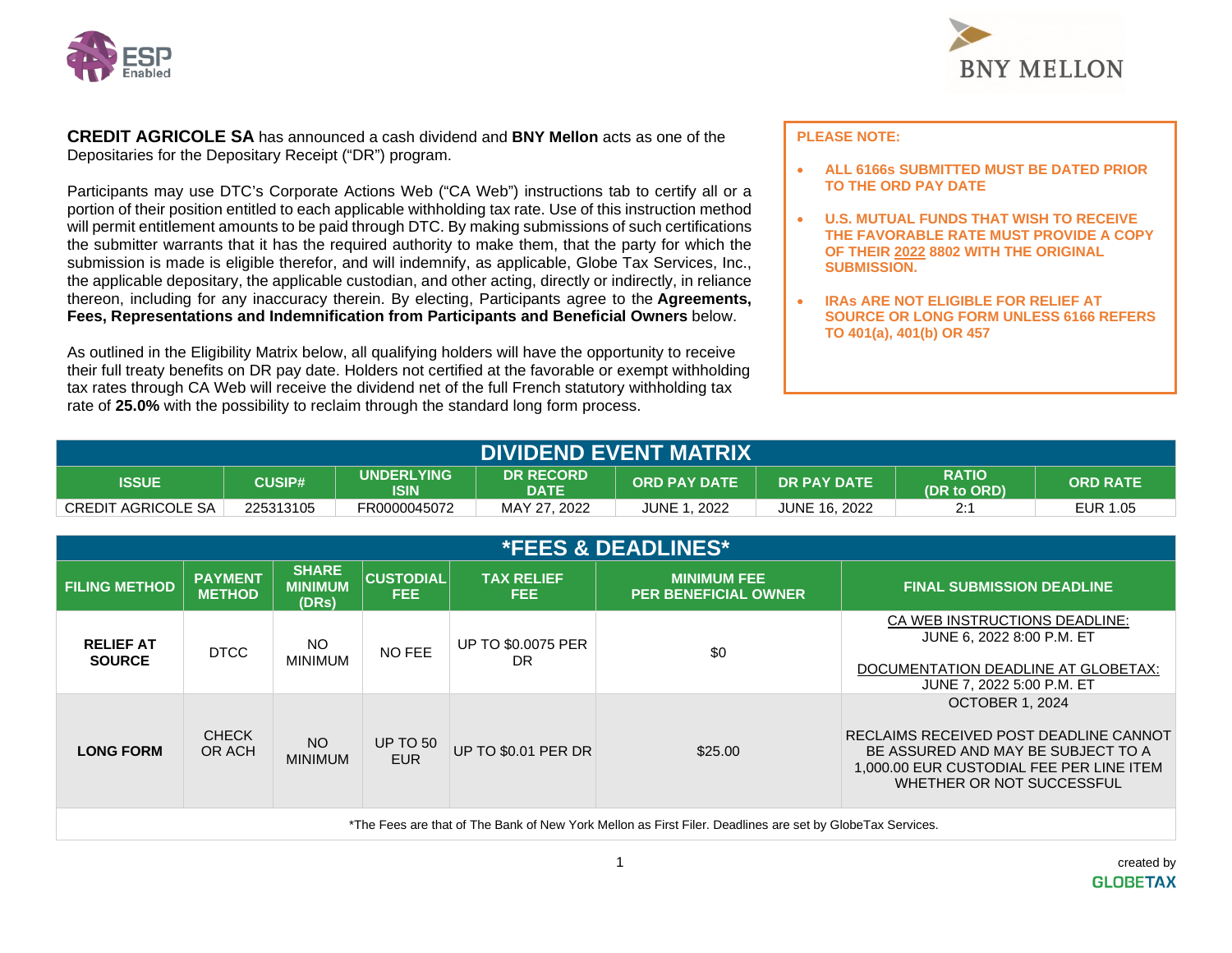### **Agreements, Fees, Representations and Indemnification from Participants and Beneficial Owners**

This tax relief assistance service is wholly voluntary and discretionary and outside the terms and conditions of any applicable deposit agreement. BNY Mellon, Citibank, N.A., Deutsche Bank Trust Company Americas, JPMorgan Chase Bank, N.A. undertakes no duty or obligation to provide this service, and may reject or decline any or all proposed electing participants or holders in its sole discretion. We hereby accept and agree to pay the fees of BNY Mellon, Citibank, N.A., Deutsche Bank Trust Company Americas, JPMorgan Chase Bank, N.A disclosed in the DTC Important Notice posted for this event and type of claim we are submitting (Relief-at-Source or Long Form) and any other charges, fees or expenses payable by or due to BNY Mellon, Citibank, N.A., Deutsche Bank Trust Company Americas, JPMorgan Chase Bank, N.A. or its agents, including the (respective) custodian, in connection with the tax reclaim process, or to tax authorities or regulators (which fees, charges or expenses may be deducted from the dividend or any other distribution or by billing or otherwise in BNY Mellon, Citibank, N.A., Deutsche Bank Trust Company Americas, JPMorgan Chase Bank, N.A.'s discretion). We hereby agree that any such fees, charges or expenses may be due and payable whether or not a successful reduction in rate or reclamation is obtained. We hereby acknowledge that fees paid to BNY Mellon, Citibank, N.A., Deutsche Bank Trust Company Americas, JPMorgan Chase Bank, N.A may be shared with its agents and affiliates.

We hereby agree in addition to statutory and documentation requirements, and the deduction of fees, tax relief benefits will be subject to review and approval, and potential audits by the applicable custodian and applicable tax regulators, and that BNY Mellon, Citibank, N.A., Deutsche Bank Trust Company Americas, JPMorgan Chase Bank, N.A. is not providing any legal, tax, accounting or other professional advice on these matters and has expressly disclaimed any liability whatsoever for any loss howsoever arising from or in reliance hereto. Participants and/or investors should seek advice based upon their own particular circumstances from an independent tax advisor.

We certify to the best of our knowledge that each of the beneficial owners identified are eligible for the preferential rates as stated and we declare that we have performed all the necessary due diligence to satisfy ourselves as to the accuracy of the information submitted to us by these beneficial owners. Furthermore, in the event of an audit we agree to provide any and all documentation required by the respective Tax Authority.

We will be fully liable for any and all claims, penalties and / or interest, including without limitation, any foreign exchange fluctuations associated therewith. BNY Mellon, Citibank, N.A., Deutsche Bank Trust Company Americas, JPMorgan Chase Bank, N.A. shall not be liable for the failure to secure any tax relief. We expressly agree that BNY Mellon Citibank, N.A., Deutsche Bank Trust Company Americas, JPMorgan Chase Bank, N.A. and its agents or affiliates shall not have any liability for, and we shall indemnify, defend and hold each of BNY Mellon, Citibank, N.A., Deutsche Bank Trust Company Americas, JPMorgan Chase Bank, N.A. and its agents and affiliates harmless from and against, any and all loss, liability, damage, judgment, settlement, fine, penalty, demand, claim, cost or expense (including without limitation fees and expenses of defending itself or enforcing this agreement) arising out of or in connection herewith.

By using this tax relief assistance service, you are authorizing and directing the disclosure of your personal information to the tax agent, the custodian, the tax authority and their respective agents. You acknowledge and agree that such disclosure may involve your personal data being sent to a tax agent, custodian, tax authority and their respective agents located in a country outside of that in which you reside.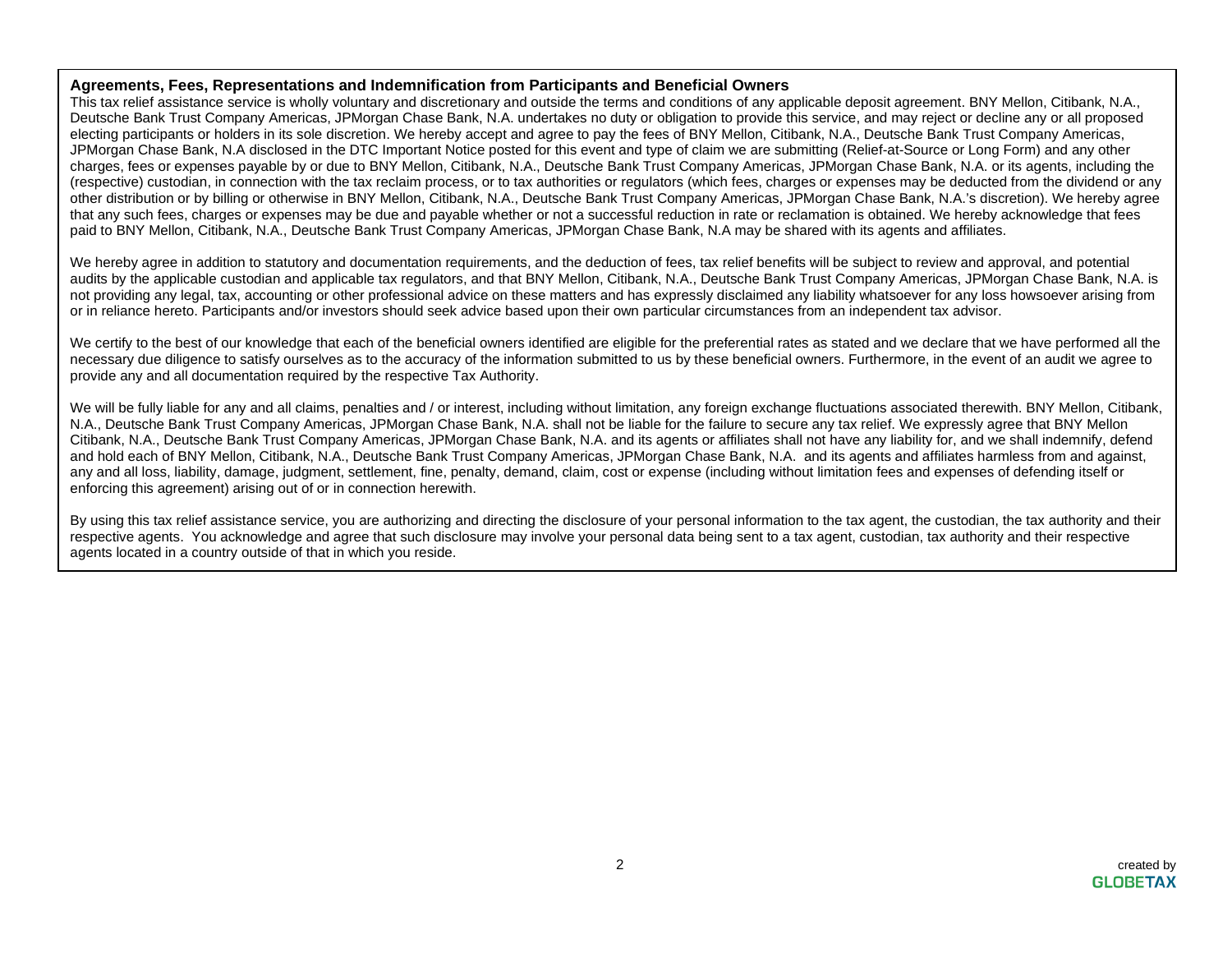## **ELIGIBILITY MATRIX**

Note: All information related to eligibility and documentation requirements can be found on the **ESP** site by visiting the relevant event and viewing the *Eligibility* **Matrix. If you need access to ESP, please complete the New User Registration form, and our team of market experts would be pleased to help you get set up.** 

**For each Country's general Eligibility Matrix, please see ESP's Reference Guide.**

# ESP



**BNY Mellon, Citibank, N.A., Deutsche Bank Trust Company Americas, and JPMorgan Chase Bank, N.A offers ESP powered by GlobeTax, an electronic withholding tax submission system. This system allows for the secure and simplified transfer of beneficial owner level data from the Participant to GlobeTax and creates applicable documentation on the Participants' behalf.** 

**Review eligibility, document requirements, submit disclosure, print out the documents on letterhead, sign them, and mail the necessary documents to GlobeTax.**

**Please contact us via the ESP Service Desk at 212-747-9100 if you have any questions about this process.**

| <b>CONTACT DETAILS</b>       |                                |  |  |  |  |
|------------------------------|--------------------------------|--|--|--|--|
| <b>DOMESTIC PHONE (U.S.)</b> | 800-915-3536                   |  |  |  |  |
| DOMESTIC FAX (U.S.)          | 800-985-3536                   |  |  |  |  |
| <b>INTERNATIONAL PHONE</b>   | 1-212-747-9100                 |  |  |  |  |
| <b>INTERNATIONAL FAX</b>     | 1-212-747-0029                 |  |  |  |  |
| <b>GROUP EMAIL</b>           | FRANCEESP@GLOBETAX.COM         |  |  |  |  |
| <b>COMPANY</b>               | <b>GLOBETAX SERVICES INC.</b>  |  |  |  |  |
| <b>STREET ADDRESS</b>        | ONE NEW YORK PLAZA, 34TH FLOOR |  |  |  |  |
| <b>CITY/STATE/ZIP</b>        | <b>NEW YORK, NY 10004</b>      |  |  |  |  |

# **FREQUENTLY ASKED QUESTIONS (FAQs)**

|  |  | <b>AT SOURCE QUESTIONS</b> |  |
|--|--|----------------------------|--|
|  |  |                            |  |
|  |  |                            |  |

| Who do I send the relief at source documentation to?                                                                                                                                 | Everything is to be submitted to GlobeTax.                                                                                                                                                                                                                                                                                                                       |
|--------------------------------------------------------------------------------------------------------------------------------------------------------------------------------------|------------------------------------------------------------------------------------------------------------------------------------------------------------------------------------------------------------------------------------------------------------------------------------------------------------------------------------------------------------------|
| Does the IRS 6166 form have to be for the Ordinary year in which the dividend is<br>paid out and must it be original?                                                                | <b>Yes.</b> All submitted 6166s must be for the Ordinary pay year and must be original.                                                                                                                                                                                                                                                                          |
| What happens if I do not send in the documentation and/or submit a file whose<br>share position totals more than my CA Web elections?                                                | This will result in a chargeback for the number of shares not supported by the<br>documentation. The favorable or exempt shares elected will be adjusted to your<br>unfavorable position and result in a debit to your DTC participant account. Submitting<br>share amounts exceeding your CA Web elections may result in a chargeback of the total<br>election. |
| Why are Forms 8802 being requested for U.S. Regulated Investment Companies<br>(RICs), Real Estate Investment Trusts REITs) and Real Estate Mortgage<br>Investment Conduits (REMICs)? | The IRS 6166 form does not differentiate between corporations and Regulated Investment<br>Companies (RICs), Real Estate Investment Trusts REITs) and Real Estate Mortgage<br>Investment Conduits (REMICs). In order for the French Tax Authorities to validate entities,<br>these forms are being requested.                                                     |
| Are Canadian mutual funds eligible for reclaim through the relief at source<br>process?                                                                                              | No. Only through the standard long form process.                                                                                                                                                                                                                                                                                                                 |
|                                                                                                                                                                                      | 3<br>created by                                                                                                                                                                                                                                                                                                                                                  |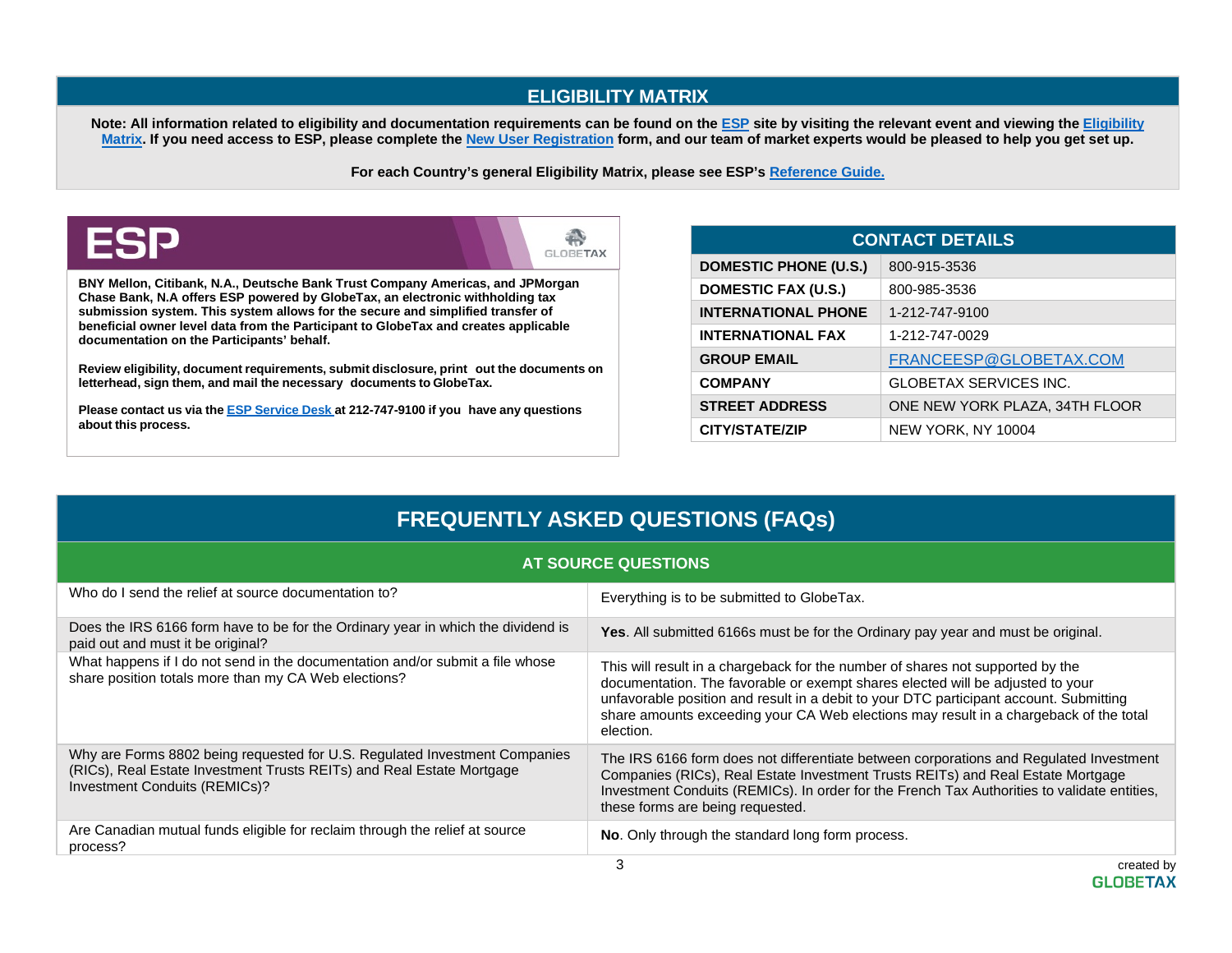| Are partnerships/LLCs eligible for reclaim the relief at source process?                                                              | No. Only through the standard long form process.                                                                                                                                                                                                                                                                                                                                                                                      |  |  |  |  |
|---------------------------------------------------------------------------------------------------------------------------------------|---------------------------------------------------------------------------------------------------------------------------------------------------------------------------------------------------------------------------------------------------------------------------------------------------------------------------------------------------------------------------------------------------------------------------------------|--|--|--|--|
| Why would the French Tax Authorities request an IRS 6166 form for individuals or<br>corporations if it is not required?               | If they have any doubts regarding the status of the beneficial owner, they are entitled to<br>validate their suspicion by requesting the 6166.                                                                                                                                                                                                                                                                                        |  |  |  |  |
| How long does it take to receive payment with the relief at source process?                                                           | On DR pay date.                                                                                                                                                                                                                                                                                                                                                                                                                       |  |  |  |  |
| Are U.S. trust accounts eligible for the relief at source process?                                                                    | No. Only through the standard long form process                                                                                                                                                                                                                                                                                                                                                                                       |  |  |  |  |
| What happens if I do not send in the documentation and/or submit a file whose<br>share position totals more than my CA Web elections? | This will result in a chargeback for the amount of shares not supported by the<br>documentation. The favorable or exempt shares elected will be adjusted to your<br>unfavorable position and result in` a debit to your DTC participant account. Submitting<br>share amounts exceeding your CA Web elections will result in a chargeback of the total<br>election                                                                     |  |  |  |  |
| Do U.S. individuals have to provide a 6166 in order to qualify for a new 12.8%?                                                       | No. However, the French Tax Authorities reserve the right to request one.                                                                                                                                                                                                                                                                                                                                                             |  |  |  |  |
| What if I fail to provide a COR or a Certified form 5000 to support elections for the<br>reduced statutory rate (12.8%)?              | All shares elected at the statutory rate 12.8% will be moved to the unfavorable 25% tax<br>bracket without the required supporting documentation.                                                                                                                                                                                                                                                                                     |  |  |  |  |
| <b>LONG FORM QUESTIONS</b>                                                                                                            |                                                                                                                                                                                                                                                                                                                                                                                                                                       |  |  |  |  |
| Where can I obtain information on the standard long form process?                                                                     | GlobeTax administers the long form process. Please refer to the Depositary contact details<br>section of this notice for assistance.                                                                                                                                                                                                                                                                                                  |  |  |  |  |
| When do I need to use Exhibit II (cover letter) at the end of this notice?                                                            | Only for the standard long form process & if you are not submitting via ESP.                                                                                                                                                                                                                                                                                                                                                          |  |  |  |  |
| Does form 5000 has to be sign, stamped and dated?                                                                                     | Yes, Box III on the form 5000 has to be signed, stamped and contain the date & place.                                                                                                                                                                                                                                                                                                                                                 |  |  |  |  |
| When do I have to stamp Box VI of the form 5000?                                                                                      | Box VI has to be stamped when the 6166/COR is not provided with the claim submission.                                                                                                                                                                                                                                                                                                                                                 |  |  |  |  |
| <b>GENERAL</b>                                                                                                                        |                                                                                                                                                                                                                                                                                                                                                                                                                                       |  |  |  |  |
| How long do beneficial owners have to file for reclaim on this dividend?                                                              | Generally, two years from the end of the year in which the ordinary dividend was paid,<br>however it may depend on the residency of the beneficial owner.                                                                                                                                                                                                                                                                             |  |  |  |  |
| Is there any way to reclaim the funds I was charged back for?                                                                         | Yes. The standard long form process. Please refer to the depositary contact details<br>section of this notice for assistance.                                                                                                                                                                                                                                                                                                         |  |  |  |  |
| Is this dividend available on ESP powered by GlobeTax?                                                                                | Yes, all required documents can be created using ESP powered by GlobeTax but they<br>must still be forwarded to GlobeTax.                                                                                                                                                                                                                                                                                                             |  |  |  |  |
| Will GlobeTax accept claims filed directly to them by beneficial owners?                                                              | GlobeTax only accepts claims filed by the DTC participant who was holding the securities<br>through DTC and only to the extent that DTC has reported these holdings to us as valid<br>record date holdings. Beneficial owners are required to file their claims through the<br>custody chain to the DTC participant of record. All claims not received directly from the<br>DTC participant will be returned to the beneficial owner. |  |  |  |  |